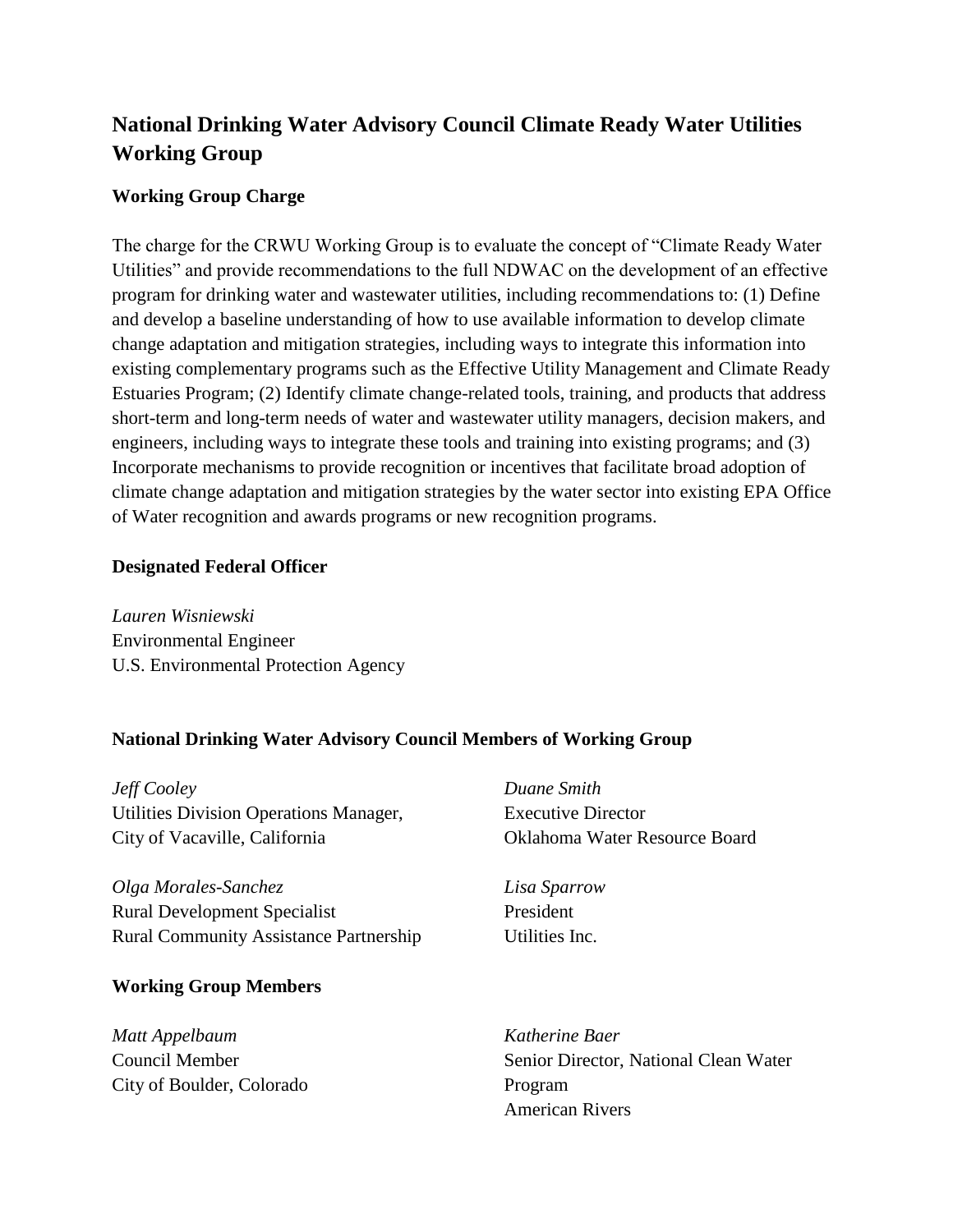*George Crombie*  Senior Faculty Member, Public Works Administration, Norwich University, School of Graduate Studies

*Patrick Davis*  Sustainability Manager Orange Water and Sewer Authority

*Paul Fleming* Manager, Climate and Sustainability Seattle Public Utilities

*Cindy Forbes*  Chief, Southern CA Field Operations Branch California Department of Public Health

*Rex Kontz* Deputy General Manager Navajo Tribal Utility Authority

*Gregory McKnight* Security and Emergency Response Coordinator Washington State Department of Health, Office of Drinking Water

*Patricia Mulroy*  General Manager Las Vegas Valley Water District /Southern Nevada Water Authority

*Antonio Quintanilla* Assistant Director of Maintenance and **Operations** Metropolitan Water Reclamation District of Greater Chicago

*Sri Rangarajan* Adjunct Professor Columbia University

*Stephen Schmitt* Vice President, Operations Services American Water

*Marcia St. Martin* Executive Director Sewage and Water Board of New Orleans

*Michael Wallis* Director of Operations and Maintenance East Bay Municipal Utility District

*Rebecca Weidman* Director of Water Resource Protection New England Interstate Water Pollution Control Commission

*Rebecca West* Director of Technical Services Spartanburg Water

*Paul Whittemore* Board Member - New Hampshire National Rural Water Association

*Douglas Yoder*  Deputy Director Miami-Dade Water and Sewer Department